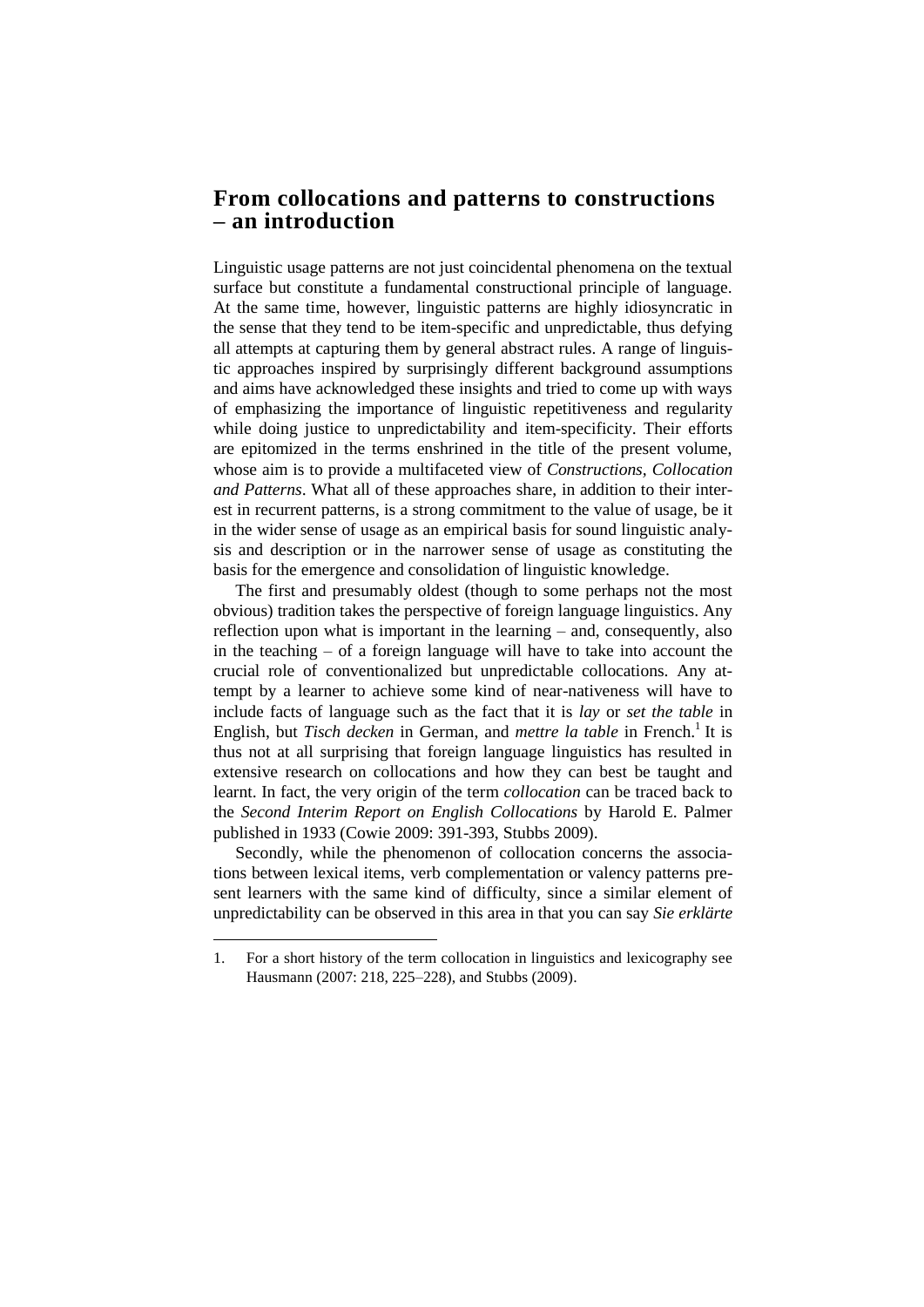### 2 *Thomas Herbst, Hans-Jörg Schmid and Susen Faulhaber*

*mir das Problem* in German but not *\*She explained me the problem* in English. Again, the foreign language context has inspired research on complementation – a lot of work on the development of valency theory, for instance, has been done in a foreign language context. The reason why both collocations and complementation patterns are central to foreign language learning is that they concern item-specific knowledge with respect to the co-occurrence of one word with another word or one word with a particular grammatical construction. It is thus perfectly natural that research on collocation and research on valency have resulted in extensive lexicographical descriptions not only in special dictionaries such as collocation dictionaries or valency dictionaries, but also in general learner's dictionaries: it was one of the outstanding features of the first major English learner's dictionary, A.S. Hornby's *Advanced Learner's Dictionary*, first published in the 1940s, that it described the syntactic constructions in which particular verbs can occur in terms of a system of 50 verb patterns.<sup>2</sup>

Thirdly, the advent of machine-readable corpora resulted in an enormous rise in interest for collocations and patterns, as a consequence of which "the analysis of language has developed out of all recognition", as John Sinclair (1991: 1) rightly put it. Even if the importance of collocation as an element of language description had been pushed by Harold E. Palmer (1933) and John Rupert Firth (1968), the fact that large-scale corpus analyses revealed the extent to which fixed or partially fixed multi-word units determine the character of everyday language use certainly gave new impetus to collocational research. These findings have given rise to different concepts – for instance, that of lexical bundles in the *Longman Grammar of Spoken and Written English* by Biber, Conrad, Leech, Johansson and Finegan or that of "extended units of meaning" in the writings of John Sinclair. Corpus linguistic investigations of lexicogrammatical patterns and attraction phenomena also motivated Sinclair's (1991: 110) suggestion that the idiom principle had to complement slot-and-filler type open-choice decisions in models of sentence structures. A huge body of research into collocations and lexicogrammatical associations was inspired by these insights and the new opportunities provided by computer corpora.

Usage-based cognitive-linguistic approaches represent a fourth important line of investigation. Not surprisingly, cognitive linguists have focused their attention on the cognitive underpinnings of linguistic

 $\overline{a}$ 

<sup>2.</sup> For the treatment of patterns and collocations in early English learner's dictionaries of H.E. Palmer and A.S. Hornby see Cowie (1999).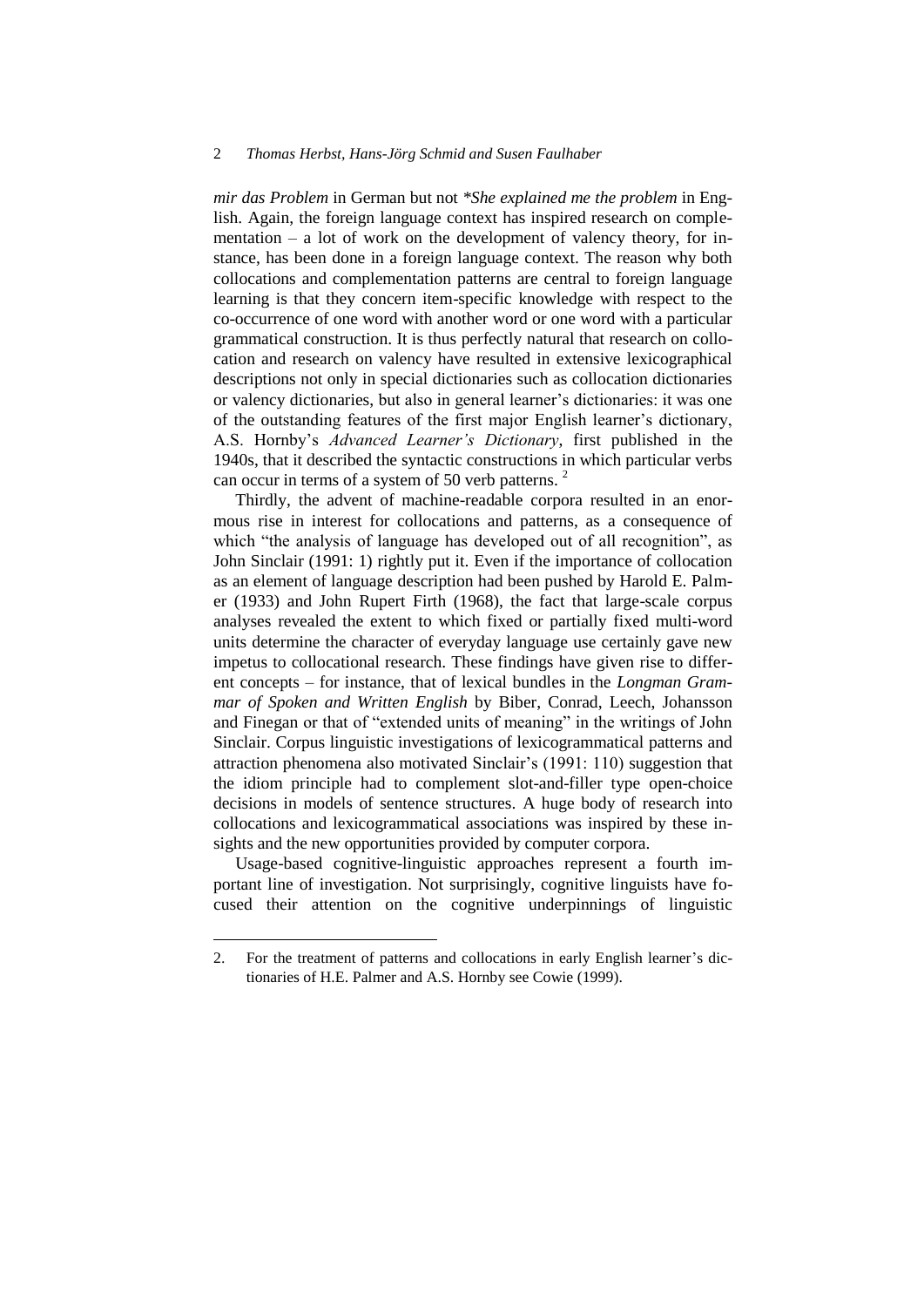knowledge, asking questions as to how linguistic patterns and item-specific knowledge are stored and represented, how this knowledge emerges and what the cognitive processes involved in this emergence are. It is in this tradition that the terms *construction* and (*constructional*) *schema* have acquired fresh prominence. If the concept of construction is to include both unpredictable form-meaning pairings and highly frequent ones (Goldberg 2006), it easily accommodates collocations and valency as well as other types of lexical and lexicogrammatical patterns. Joan Bybee (2010: 28), for example, gives Firth's example of the collocation *dark night* as an example of what she calls "conventionalized instances or exemplars of constructions that are not unpredictable in meaning or form … but are known to speakers as expressions they have experienced before". Doing justice to the tension between repetitiveness and idiosyncrasy, it is especially the idea of itembased constructions (e.g. MacWhinney 2005: 53) which can be applied to collocations and also to valency patterns. In fact, the whole concept of construction grammar arose from the idea of integrating idiosyncratic elements such as idioms as central elements of the theory (see Croft and Cruse 2004: 225). This is apparent from a statement by Fillmore, Kay and O'Connor (1988: 534): "Those linguistic processes that are thought of as irregular cannot be accounted for by constructing lists of exceptions: the realm of idiomaticity in a language contains a great deal that is productive, highly structured, and worthy of serious grammatical investigation."

Fifthly, usage-based approaches of language learning have collected strong evidence that repeated lexically specific sequences in parents' and children's speech do not only play key role for the acquisition of early chunks such as *what's that*, *wanna* or *give me*, but also constitute the starting-point for the emergence of variable low-level schemas (*wanna* X, *give me* X) and even more flexible unfilled schemas such as the ditransitive or other argument-structure constructions (Tomasello 2003, Goldberg 2006).

The construction grammar approach has proved to be an attractive model not only for researchers interested in theoretical models of language, but also to those who are concerned with collocation and patterns in the context of foreign language linguistics. After all, generative transformational grammar had little to offer in terms of integrating such phenomena into a general theory of grammar, which had resulted in an unnecessary alienation of applied linguistics and theoretical linguistics. Similarly, of course, construction grammar has offered an appealing theoretical framework for accommodating many of the findings of less cognitively-minded corpus linguistics concerning the importance of recurrent patterns. In view of this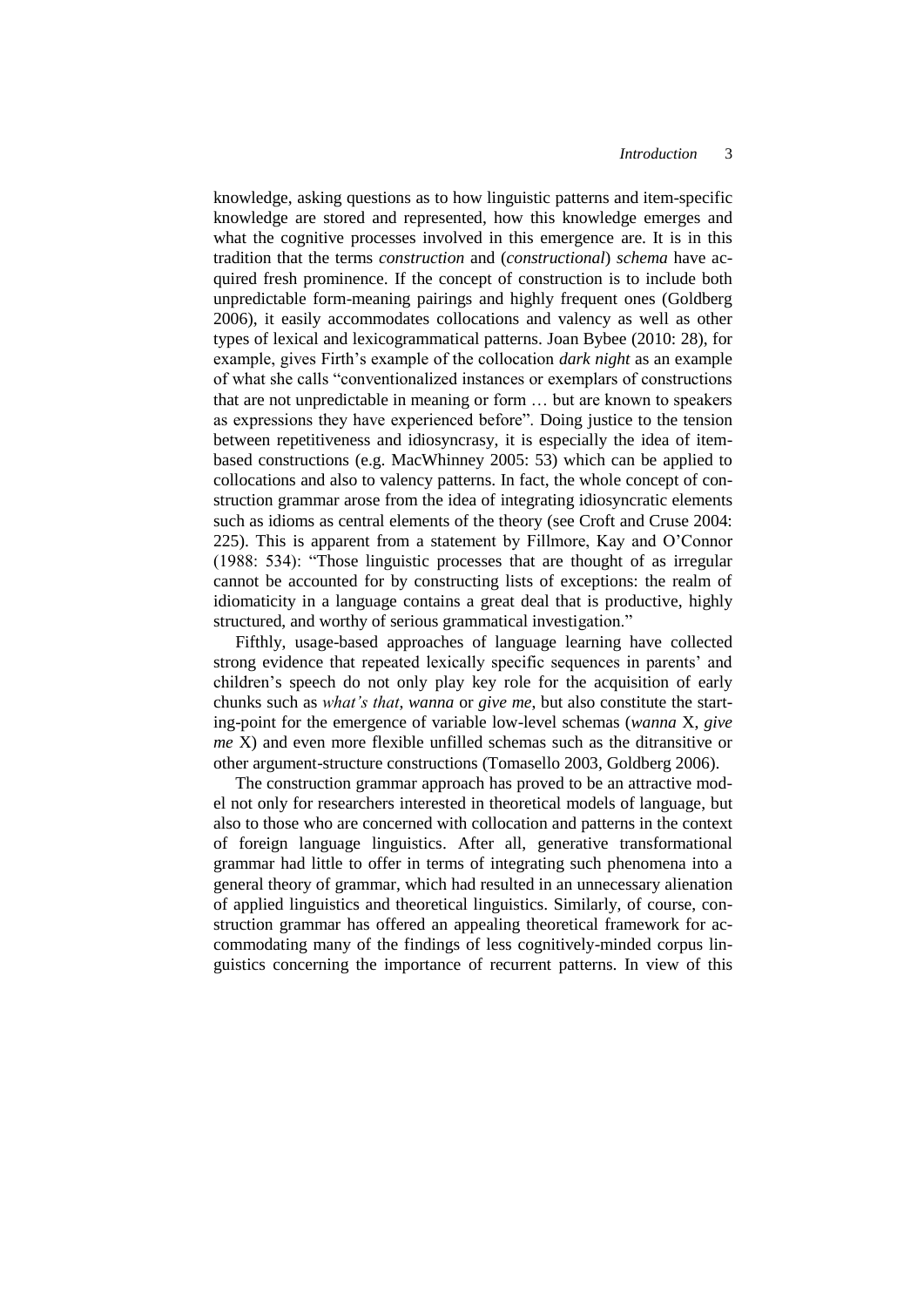### 4 *Thomas Herbst, Hans-Jörg Schmid and Susen Faulhaber*

situation, Michael Stubbs (2009: 27) aptly remarks "… that, when scholars set out from different starting points within different traditions, use data of different kinds and independent arguments, but nevertheless arrive at similar conclusions, then the conclusions are worth studying closely, because the convergence of views is *prima facie* evidence that they are well founded."

However, despite this convergence of views, it would of course be wrong to assume that we are heading towards agreeing on a generally accepted theory of language. Firstly, although the approaches that can be summarized under the label *usage-based* all share certain basic assumptions concerning the nature of language, there are also considerable differences between them, for instance, concerning the degree of formalization and their commitment to providing a cognitively plausible model.<sup>3</sup> Secondly, the fact that cognitive linguists attribute an important place to collocation and other types of patterns does not necessarily mean that all corpus linguists and foreign language linguists would agree with the cognitive approach as a whole. And thirdly, while many usage-based researchers in cognitive linguistics have, of course, embraced the corpus method, it is still true to say that they have been more interested in arriving at generalizations than in reaching the level of descriptive granularity and specificity that is typical of more traditional corpus-based approaches, in particular those coming from a language teaching or lexicographical background.

In view of this divergence within convergence the present volume aims at providing general and readable surveys of different lines of usage-based investigations of constructions, collocations and patterns, some focusing on linguistic, some on psychological aspects, and some addressing the role attributed to linguistic patterns in different research traditions.

The first three chapters of this book outline why usage-based approaches seem to open up a very promising framework for accounts of language acquisition. '**First language learning from a usage-based approach**' by **Elena Lieven** gives an account of how children learn constructions on the basis of the input they receive, discussing experimental evidence as well as

 $\overline{a}$ 

<sup>3.</sup> For an outline of different strands of construction grammar – such as Berkeley Construction Grammar, Sign-Based Construction Grammar, Radical Construction Grammar, Cognitive Construction Grammar, Fluid Construction Grammar, Embodied Construction Grammar – see Fischer and Stefanowitsch (2006: 3–4) and especially Hoffmann and Trousdale (2013).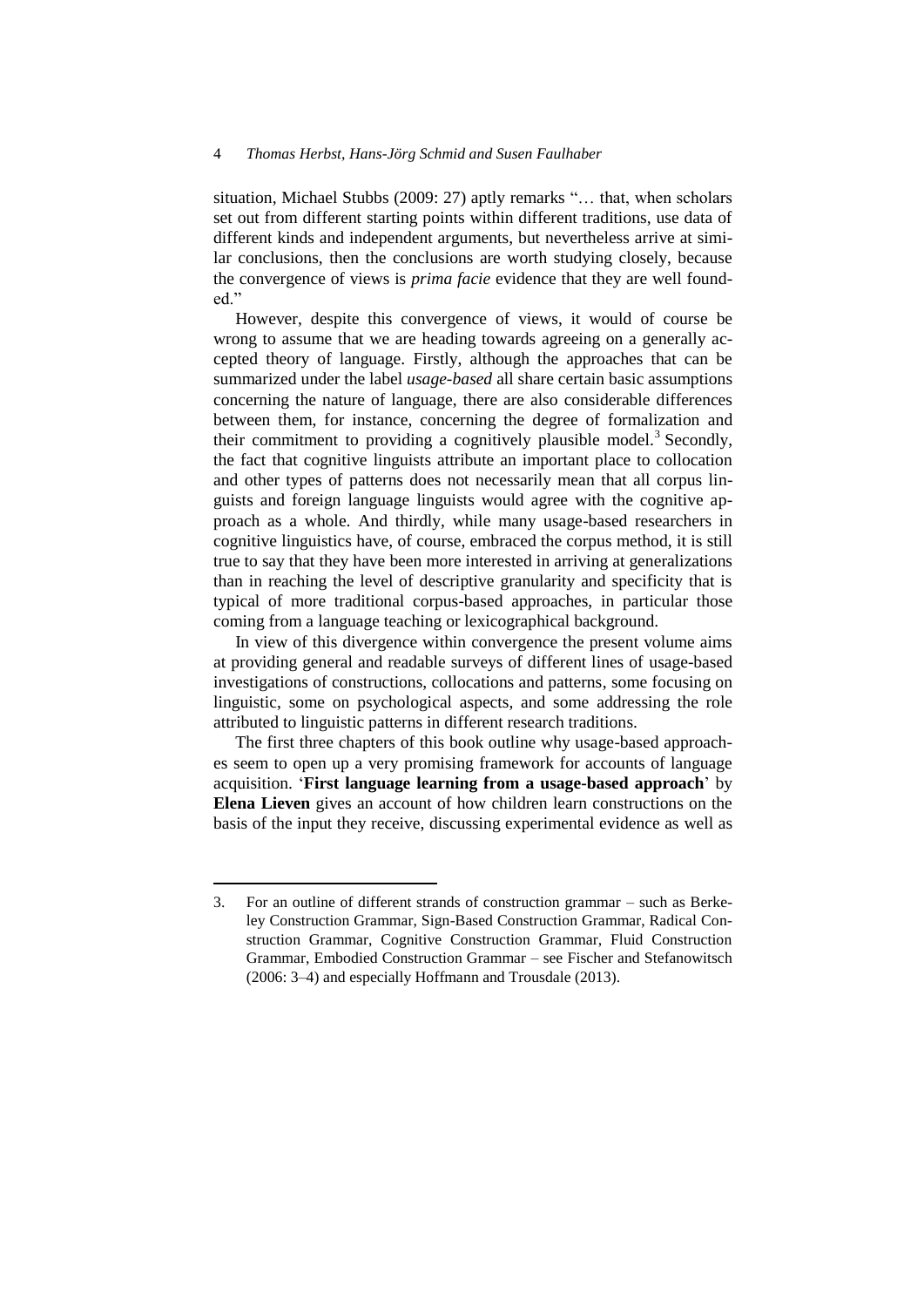the role or errors in language development. Lieven outlines how a network of constructions can be imagined to develop.

**Brian MacWhinney** stresses the role of '**Item-based patterns in early syntactic development**' and provides a detailed outline of the properties of such patterns, which involves a discussion of factors such as errors, conservatism or correlational evidence. After a short discussion of featurebased patterns, MacWhinney goes on to throw light on the role of itembased patterns in second language acquisition before providing a comparison of his model and other approaches, also touching upon questions of computational models.

In '**Construction learning as category learning**'**, Nick Ellis and Matthew Brook O'Donnell** focus on the frequency distribution of verbs in verb-argument constructions as a determinant of second-language learning. Analysing the distribution of the verbal fillers of 23 verb-argument constructions in a large corpus they show that the frequencies, functions and forms of the input that learners are exposed to provide ideal conditions for construction learning by means of inductive statistical learning from the input. Zipfian type-token distribution, selective verb-construction relations and coherent meanings of verb-argument constructions are identified as key variables favouring the learning of schematic constructions.

The four contributions that follow all deal with issues of syntactic patterning and meaning. **Susan Hunston**, in '**Pattern Grammar in Context**' illustrates how syntactic patterns were identified on the basis of research using the Bank of English. She then goes on to discussing similarities and differences between her own pattern grammar approach and construction grammar.

**Charles Fillmore**'s contribution **'Frames, constructions, and Frame-Net**' combines lexicographical and theoretical issues. It describes the original set-up of the FrameNet project and shows how FrameNet descriptions can be adapted to suit the approach of Berkeley construction grammar. As an illustration, a large sample of text is analyzed in the framework developed before an outline of important research issues for the future is given.

Similarly, **Thomas Herbst**'s chapter '**The valency approach to argument structure constructions**', outlines a framework for the application of valency theory to English and shows how valency can be described in terms of a network of item-based constructions. It is argued, however, that, in the light of the enormous amount of item-specific knowledge to be accounted for, Goldberg's (2006) theory of argument structure constructions should be complemented by a valency realization principle.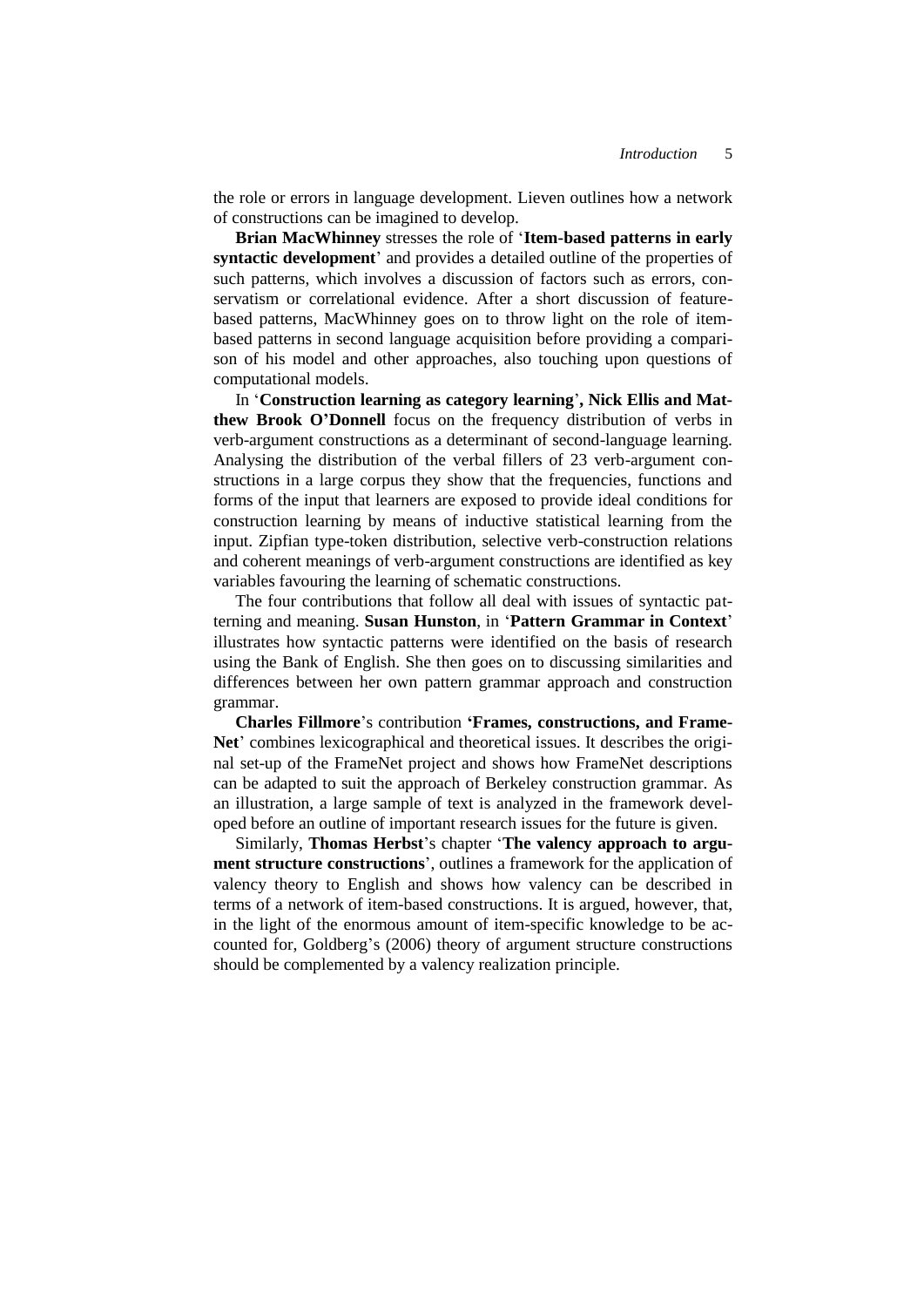### 6 *Thomas Herbst, Hans-Jörg Schmid and Susen Faulhaber*

To what extent lexical material and constructions interact is also shown by **Anatol Stefanowitsch** in the chapter entitled '**Collostructional analysis: A case study of the English** *into***-causative**'. Stefanowitsch outlines the basic principles of collostructional analysis, which reveals the extent to which particular lexical items are attracted by a certain construction, and shows how this in turn can be used to reveal the meaning of the construction. Stefanowitsch concludes with general methodological considerations on the use of corpus data and interpretation of the data.

In the final contribution entitled '**Lexico-grammatical patterns, pragmatic associations and discourse frequency**', **Hans-Jörg Schmid** begins by developing a usage-based emergentist model of language which consists of a limited number of cognitive and socio-pragmatic processes. The paper then focusses on effects of pragmatic associations on the emergence and syntagmatic chunking of different types of lexicogrammatical patterns, ranging from frozen expressions to collocations, collostructions, valency patterns and argument-structure constructions. Pragmatic associations are then put into relation to discourse frequency as partly competing and partly cooperating determinants of chunking.

The different chapters of this book throw light on different types of patterning to be observed in the analysis of language. The label of construction – vague as it may sometimes still be – can thus be seen as representing a general concept under which many linguistic phenomena that hitherto have been studied under different labels in different approaches (such as valency or collocation) can be subsumed. We hope that this volume offers an attractive introduction to various approaches in the field and an illustration of the fact that different theoretical frameworks such as frame semantics or valency theory, for example, are definitely moving towards construction grammar.

All of the chapters of this volume are based on papers given in a series of talks held at the Interdisciplinary Centre for Research on Lexicography, Valency and Collocation at the Friedrich-Alexander-Universität Erlangen-Nürnberg and the Interdisciplinary Centre for Cognitive Language Research at Ludwig Maximilians University Munich.

We would like to thank Barbara Gabel-Cunningham for her invaluable help in preparing the manuscript.

> Thomas Herbst Hans-Jörg Schmid Susen Faulhaber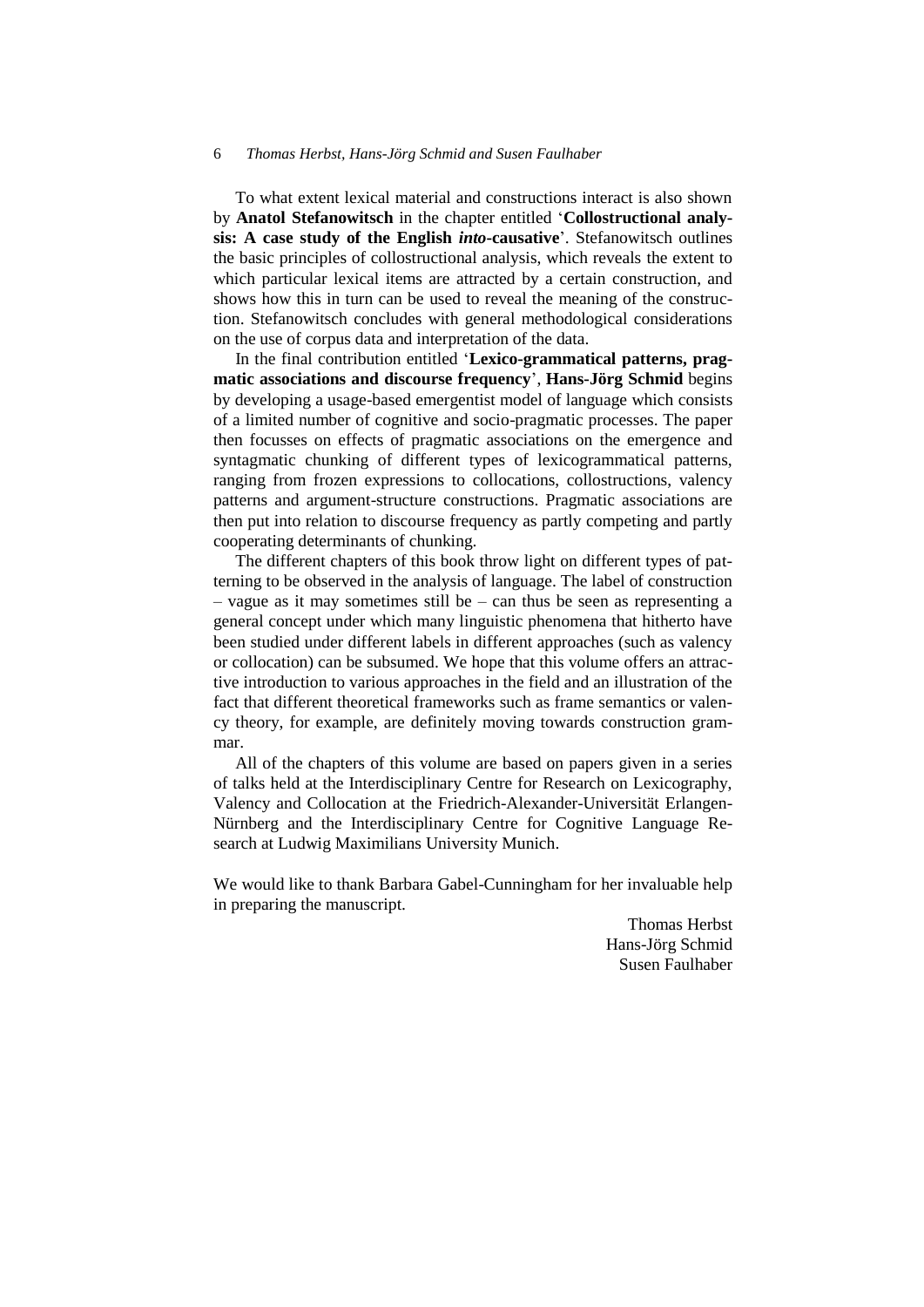## **References**

- Biber, Douglas, Susan Conrad, Geoffrey Leech, Stig Johansson, and Edward Finegan 1999 *Longman Grammar of Spoken and Written English*. London et al.: Longman.
- Bybee, Joan
	- 2010 *Language, Usage and Cognition.* Cambridge: Cambridge University Press.
- Cowie, Anthony P.
	- 1999 *English Dictionaries for Foreign Learners: A History*. Oxford: Oxford University Press.
- Cowie, Anthony P.
	- 2009 The earliest foreign learners' dictionaries. In *The Oxford History of English Lexicography. Volume II: Specialized Dictionaries*. A.P. Cowie (ed.), 385–411. Oxford: Oxford University Press.
- Croft, William, and David A. Cruse
- 2004 *Cognitive Linguistics*. Cambridge: Cambridge University Press.
- Fillmore, Charles, Paul Kay, and Catherine M. O'Connor
	- 1988 Regularity and idiomaticity in grammatical constructions: The case of *let alone*. *Language* 64: 501–538.
- Firth, John Rupert
	- 1968 Linguistic analysis as a study of meaning. In *Selected Papers by J. R. Firth 1952–59*, Frank R. Palmer (ed.), 12–26. London/Harlow: Longmans.
- Fischer, Kerstin and Anatol Stefanowitsch
	- 2006 Konstruktionsgrammatik: Ein Überblick. In *Konstruktionsgrammatik: Von der Anwendung zur Theorie*, Kerstin Fischer and Anatol Stefanowitsch (eds.), 3–17. Tübingen: Stauffenburg.

### Goldberg, Adele

1995 *Constructions: A Construction Grammar Approach to Argument Structure*. Chicago: Chicago University Press.

### Goldberg, Adele

- 2006 *Constructions at Work*. Oxford/New York: Oxford University Press.
- Hausmann, Franz Josef
	- 2007 Die Kollokationen im Rahmen der Phraseologie: Systematische und historische Darstellung. *Zeitschrift für Anglistik und Amerikanistik* 55 (3): 217–234.
- Hoffmann, Thomas and Graeme Trousdale
	- 2013 *The Oxford Handbook of Construction Grammar*. Oxford: Oxford University Press.